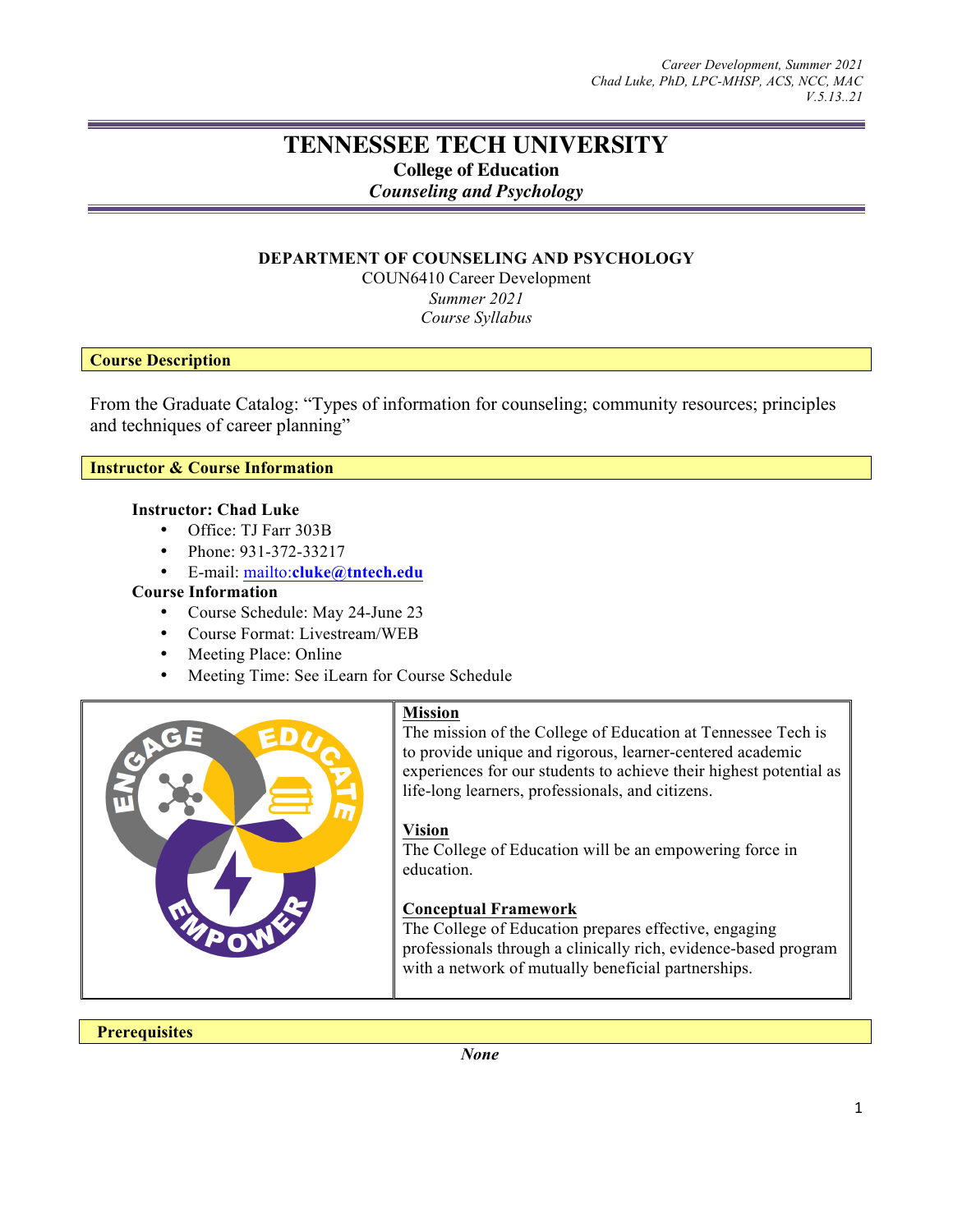# **Texts and References**

## **Required Textbooks for this Course**

- Luke, C. (2018). *Essentials of career-focused counseling: Integrating theory, practice, and neuroscience.* San Diego, CA: Cognella Academic Publishing.
- Tennessee Tech TK20 *By TK20* Edition: 2013 Publisher: TK20 INC ISBN: 2811005030132
	- o PLEASE NOTE: Many assignments are required to be submitted via the Tk20 system. Designated assignments not submitted through the system will not be graded and will therefore receive a 0.

# **Student Responsibilities**

The following dispositions are taken from the MHC Handbook and summarize the responsibilities accepted by the student participating in this course. http://www.tntech.edu/cp/graduate-program-information/

- 1. **Scholarship** (mastery in coursework and competency in application)
- 2. **Responsibility** (acceptance of ownership of personal, academic, and professional development and behavior)
- 3. **Respect for Diversity** (recognition of the needs and values of individuals)
- 4. **Effective Communication** (ability to communicate clearly verbally and in writing, and to accept new ideas and constructive feedback)
- 5. **Reflection** (ability to asses one's own decision making process and recognize consequences of behavior)
- 6. **Professional Behavior** (recognition of ethical, legal, and professional standards of conduct)
- 7. **Critical Thinking** (capability for critical thinking and real world problem-solving)

# **Course CACREP Objectives/Student Learning Outcomes**

| <b>Standard</b>                                         | <b>Reading</b>           | <b>Formative Assessment</b>    | <b>Summative</b> |
|---------------------------------------------------------|--------------------------|--------------------------------|------------------|
|                                                         |                          |                                | Assessment       |
| 2.F.4.a. theories and models of career                  | Luke Chapters 2-6        | Quiz Questions for 2-6         | Final            |
| development, counseling, and decision making            |                          |                                | Project          |
|                                                         |                          |                                | <b>Module 1</b>  |
| 2.F.4.b. approaches for conceptualizing the             | <b>NCDA</b> Luke Chapter | Quiz Questions for 10;         | Final            |
| interrelationships among and between work,              | 10:                      | Career genogram; vocational    | Project          |
| mental well-being, relationships, and other life        | Web Resources:           | landscape                      | <b>Module 7</b>  |
| roles and factors                                       | ONET, BLS,               |                                |                  |
|                                                         | <b>ACINET</b>            |                                |                  |
| 2.F.4.c. processes for identifying and using            | <b>NACE Site</b> ; Luke  | Quiz Questions for 2-5;        | Final            |
| career, avocational, educational, occupational and      | Chapters 2-5             | Personal career                | <b>Project</b>   |
| labor market information resources, technology,         |                          | assessment/plan using web      | Module 3         |
| and information systems                                 |                          | resources                      |                  |
| 2.F.4.d. approaches for assessing the conditions of     | Luke Chapter 10          | Quiz Questions for 10;         | Final            |
| the work environment on clients' life experiences       |                          | Community Interviews: 1        | <b>Project</b>   |
|                                                         |                          | professional in the            | <b>Module 8</b>  |
|                                                         |                          | counseling field; 1 outside of |                  |
|                                                         |                          | it                             |                  |
|                                                         |                          | Social Justice and Career      |                  |
|                                                         |                          | activity                       |                  |
| 2.F.4.e. strategies for assessing abilities, interests, | Luke Chapters 2-6;       | Quiz Questions for 2-6;        | Final            |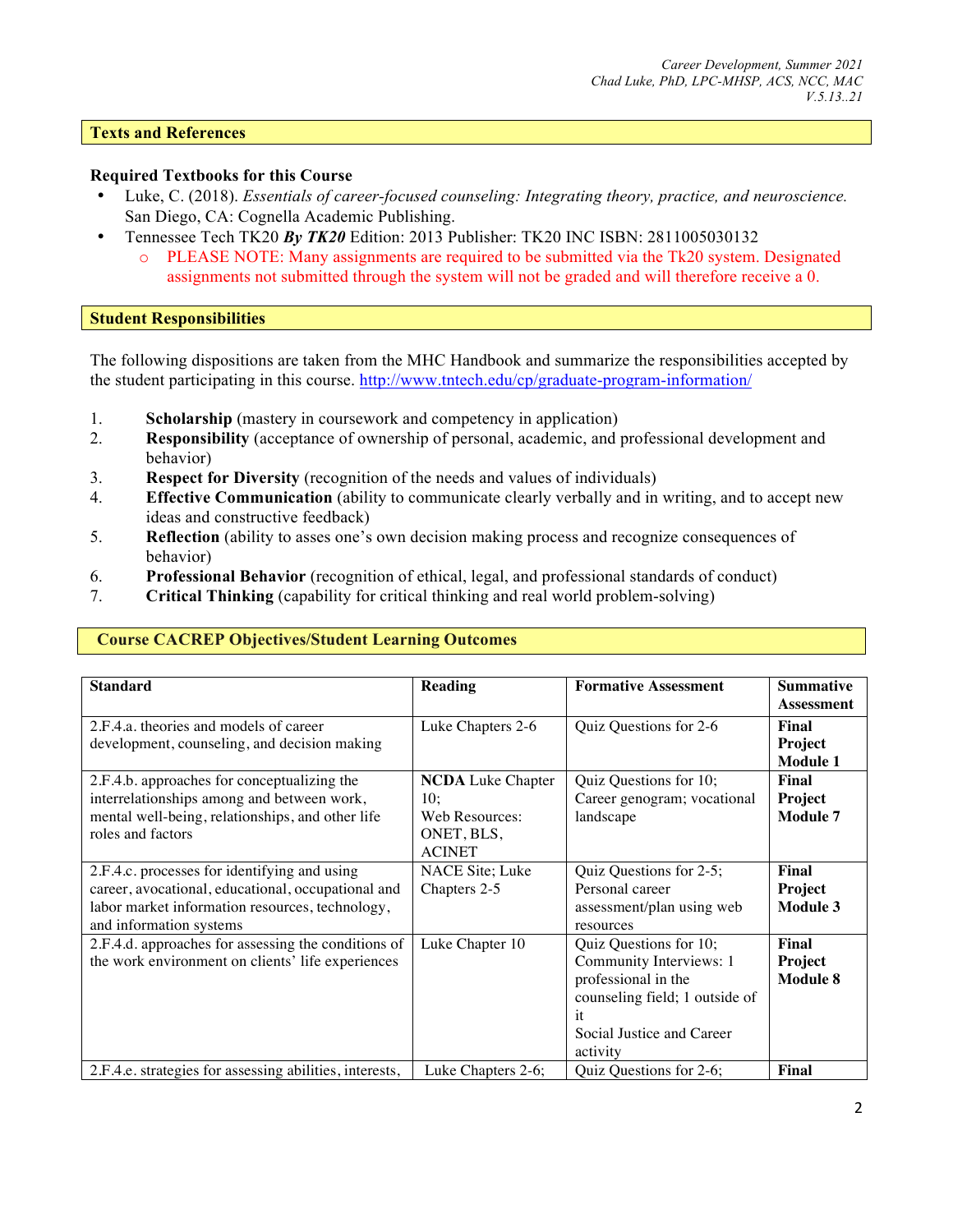| values, personality and other factors that                                                                                          | <b>TTU Career Services</b>                                                            | Program plan-part 1                                                                       | Project                              |
|-------------------------------------------------------------------------------------------------------------------------------------|---------------------------------------------------------------------------------------|-------------------------------------------------------------------------------------------|--------------------------------------|
| contribute to career development                                                                                                    | Site                                                                                  |                                                                                           | <b>Module 2</b>                      |
| 2.F.4.f. strategies for career development program<br>planning, organization, implementation,<br>administration, and evaluation     | Luke Chapters 11 &<br>12                                                              | Quiz Questions for 11-12;<br>Myths and realities of<br>assessment; personal<br>assessment | Final<br>Project<br>Module 9         |
| 2.F.4.g. strategies for advocating for diverse                                                                                      | Luke Chapter 8                                                                        | Quiz Questions for 8; Career                                                              | Final                                |
| clients' career and educational development and                                                                                     |                                                                                       | Services "Practicum"                                                                      | Project                              |
| employment opportunities in a global economy                                                                                        |                                                                                       | <b>Sessions</b>                                                                           | <b>Module 6</b>                      |
| 2.F.4.h. strategies for facilitating client skill<br>development for career, educational, and life-<br>work planning and management | Luke Chapter 13                                                                       | Quiz Questions for 13                                                                     | Final<br>Project<br><b>Module 10</b> |
| 2.F.4.i. methods of identifying and using                                                                                           | Luke Chapters 2-5;                                                                    | Quiz Questions for 2-5                                                                    | Final                                |
| assessment tools and techniques relevant to career                                                                                  | 2008 Article on                                                                       |                                                                                           | <b>Project</b>                       |
| planning and decision making                                                                                                        | iLearn                                                                                |                                                                                           | <b>Module 4</b>                      |
| 2.F.4.j. ethical and culturally relevant strategies<br>for addressing career development                                            | <b>NCDA</b> ; Luke<br>Chapters $7 & 8;$ Web<br>Resources: ONET,<br><b>BLS, ACINET</b> | Quiz Questions for $7 & 8$                                                                | Module 5                             |

# **Major Teaching Methods**

Instruction will consist of readings, quizzes, discussion boards, group participation via web-conferencing, and reflection and writing assignments.

## **Special Instructional Platform/Materials:**

- A. iLearn
- B. laptop/computer

# **Grading and Evaluation Procedures**

**Grading and Evaluation** The following grading scale will be used to evaluate candidates' knowledge of the course.

#### **Grading Scale**

| $A\,93 - 100$ | Participation (Class/Videos)         | 25% | $8-10$ hrs        |
|---------------|--------------------------------------|-----|-------------------|
| $B85 - 92$    | Reading and Quizzes                  | 25% | $20$ hrs          |
| $C$ 77 – 84   | Discussion Board Assignments & Posts | 25% | $10-15$ hrs       |
| $D\,69 - 76$  | Career Project - Presentation        | 25% | 10 <sub>hrs</sub> |
| F < 68        |                                      |     |                   |

#### **Student Academic Misconduct Policy**

Maintaining high standards of academic integrity in every class at Tennessee Tech is critical to the reputation of Tennessee Tech, its students, alumni, and the employers of Tennessee Tech graduates. The Student Academic Misconduct Policy describes the definitions of academic misconduct and policies and procedures for addressing Academic Misconduct at Tennessee Tech. For details, view the Tennessee Tech's Policy 217 – Student Academic Misconduct at Policy Central.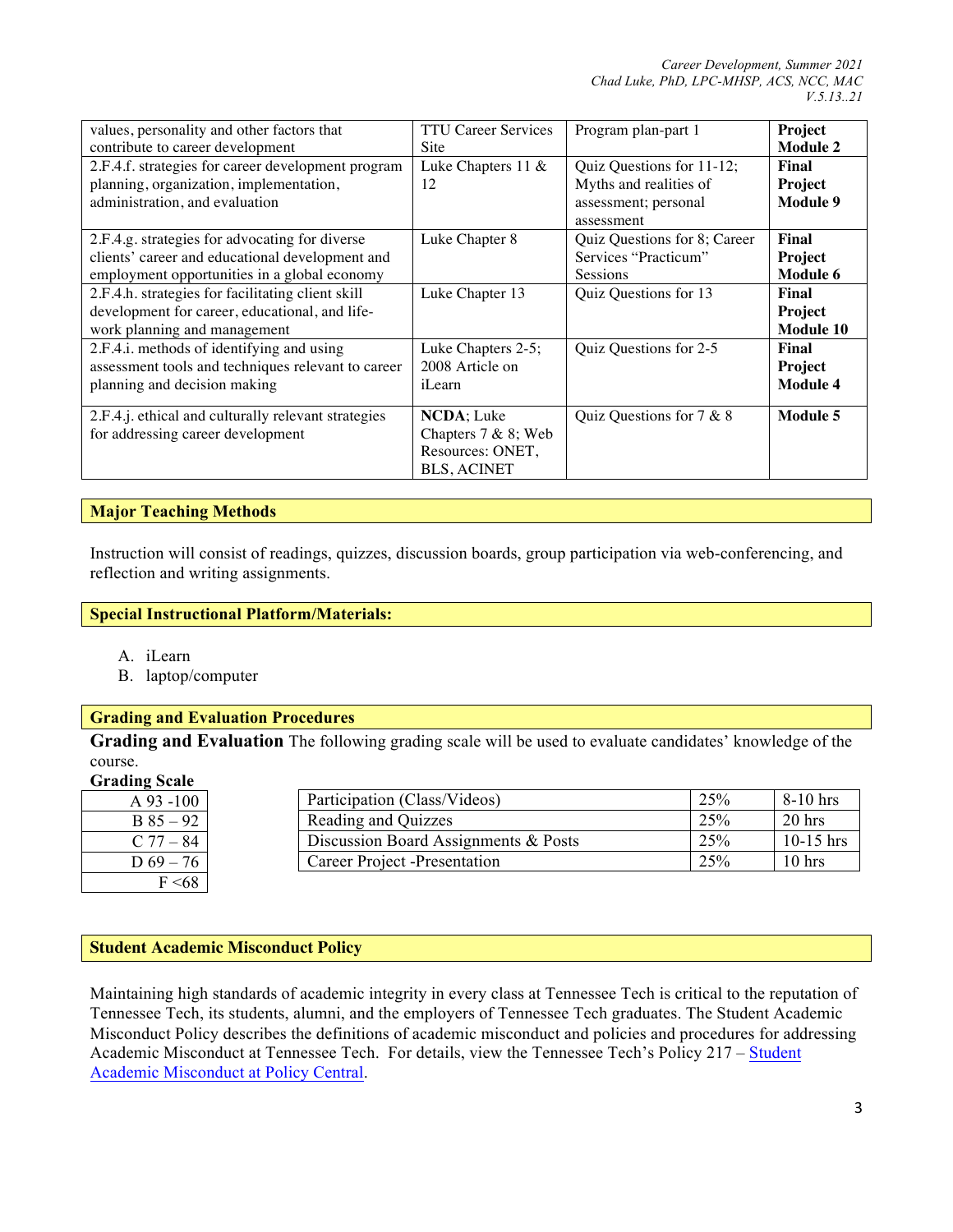### **University Plagiarism Policy**

Tennessee Tech University Student Handbook – Plagiarism (Academic Regulations)

When you use (for example, quote or even summarize or paraphrase) someone else's media, words, data, ideas, or other works, you must cite your source. You should be especially careful to avoid plagiarizing Internet sources (for example, e-mail, chat rooms, Web sites, or discussion groups). It does not matter whether you borrow material from print sources, from the Internet, from on-line data bases, or from interviews. Failure to cite your source is plagiarism. Students who plagiarize may receive an "F" or a "0" for the assignment, or an "F" for the course. http://www.tntech.edu/ttustudenthandbook/academic-regulations/

#### **Attendance Policy**

The instructor will define the policy the first day of class. Candidates are responsible for all material covered when absent.

#### **Class Participation**

Participation in class is essential to the value of the learning experience within this course. A candidate's grade may be affected negatively by low participation.

#### **Assignments & Related Policies**

- Assignments are due at the beginning of class on the due date \*unless otherwise noted. Late work automatically receives a 10% grade reduction. After 3 days, I reserve the right to not accept an assignment.
- Please be vigilant in following the guidelines for assignments and activities. Grades will be affected by poorly formatted, structured or hard-to-read assignments.
- *See Appendix A for Assignment descriptions*

#### **Assignment Format**

ALL assignments should be typed, double-spaced, 12-point Times New Roman font, and adhere to APA guidelines (APA Publication Manual, 7th ed.). Assignments not meeting these minimum standards will be returned and counted as late. Assignments submitted with grammar, punctuation, spelling, and other writing errors may be returned or left ungraded, resulting in a grade reduction or a 0. Please use the writing center on campus and proofread your work.

#### **Additional Evaluation Areas**

None

**Class Plan by Weeks or Days**

Please see Course Schedule below.

**Disability Accommodation**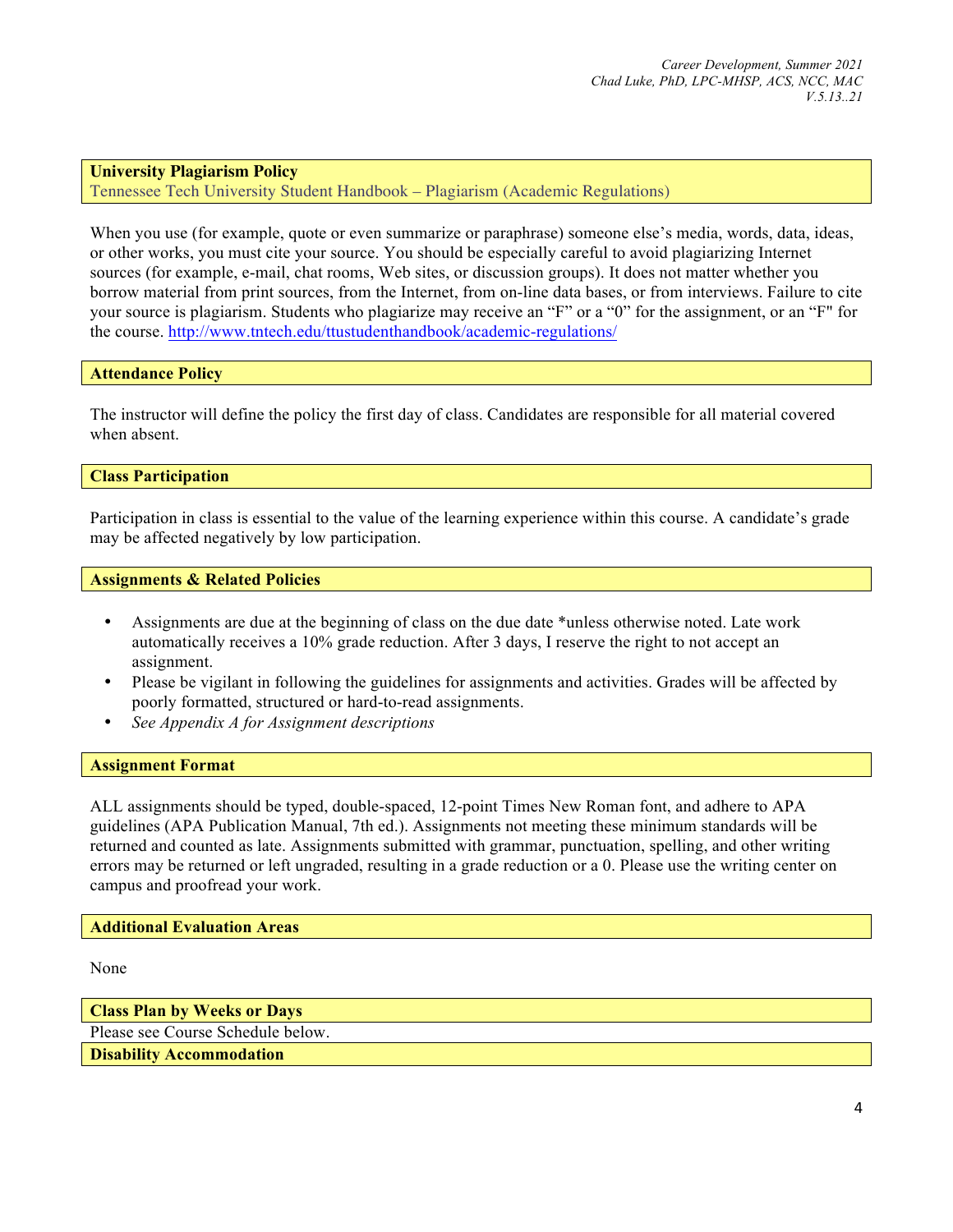Students with a disability requiring accommodations should contact the Accessible Education Center (AEC). An Accommodation Request (AR) should be completed as soon as possible, preferably by the end of the first week of the course. The AEC is located in the Roaden University Center, Room 112; phone 931-372-6119. For details, view the Tennessee Tech's Policy 340 – Services for Students with Disabilities at Policy Central.

# **COVID-19**

- 1. Students must take personal responsibility in following the recommended CDC COVID-19 guidelines. Students are expected follow all COVID-19 directives published by Tennessee Tech including, but not limited to, notices on Tennessee Tech's webpage, building and facilities signage, and similar publications. The university's Return to Campus Student Handbook can be found at https://www.tntech.edu/return/index.php.
- 2. According to Tennessee Tech University's protocols, face coverings must be worn (covering the mouth and nose) by students in the classroom at all times.
- 3. Students must abide by predetermined social distancing guidelines and seating arrangements. Movement during class sessions should be limited as to not endanger other students or faculty. Students should be conscious and respectful of others and their health concerns.
- 4. Students who refuse to comply with university protocols on these matters will be reported to the Tennessee Tech Dean of Students.
- 5. Students should direct all requests for excused class absences related to COVID-19, regardless of where the COVID-19 testing is performed, to Tennessee Tech's Health Services. The Office of Student Affairs will provide notifications to faculty members of student absences and the expected length of the absence.

| In             | <b>Topic</b>                                    | <b>Reading</b> | <b>Assignments</b> (Due  |
|----------------|-------------------------------------------------|----------------|--------------------------|
| person         |                                                 |                | Saturday of that week at |
| day            |                                                 |                | $11:59$ pm)              |
|                | <b>Week 1 (May 24)</b>                          |                |                          |
| 1              | Introductions; Overview; Welcome!               | Syllabus, 1    | Quiz on CH 01            |
|                | History of Career Counseling                    |                |                          |
|                | Counseling Theory Applied to Career Development | 6              | Quiz on CH 06            |
|                | Career and Mental Health                        | 10             | Quiz on CH 10            |
|                | <b>Week 2 (May 31)</b>                          |                |                          |
| 2              | Ethical Concerns in Career Counseling           | 7              | Quiz on CH 07            |
| $\overline{2}$ | Multicultural Concerns in Career Counseling     | 8              | Quiz on CH 08            |
| $\overline{2}$ | Theories of Career Development I                | $\overline{2}$ | Quiz on CH 02            |
| $\overline{2}$ | Theories of Career Development II               | 3              | Quiz on CH 03            |
|                | Week 3 (June 7)                                 |                |                          |
| 3              | Theories of Career Development III              | $\overline{4}$ | Quiz on CH 04            |
| 3              | Theories of Career Development IV               | 5              | Quiz on CH 05            |
|                | Week 4 (June 14)                                |                |                          |
| $\overline{4}$ | Groups at Risk in CFC                           | 9              | Quiz on CH 09            |
| 4              | K-12 in CFC                                     | 11             | Quiz on CH 11            |
|                | Week 5 (June 21)                                |                |                          |
| 5              | College and Emerging Adulthood in CFC           | 12             | Quiz on CH 12            |
| 5              | Conclusion                                      | 13             | Quiz on CH 13            |

# **Course Schedule - Career Development**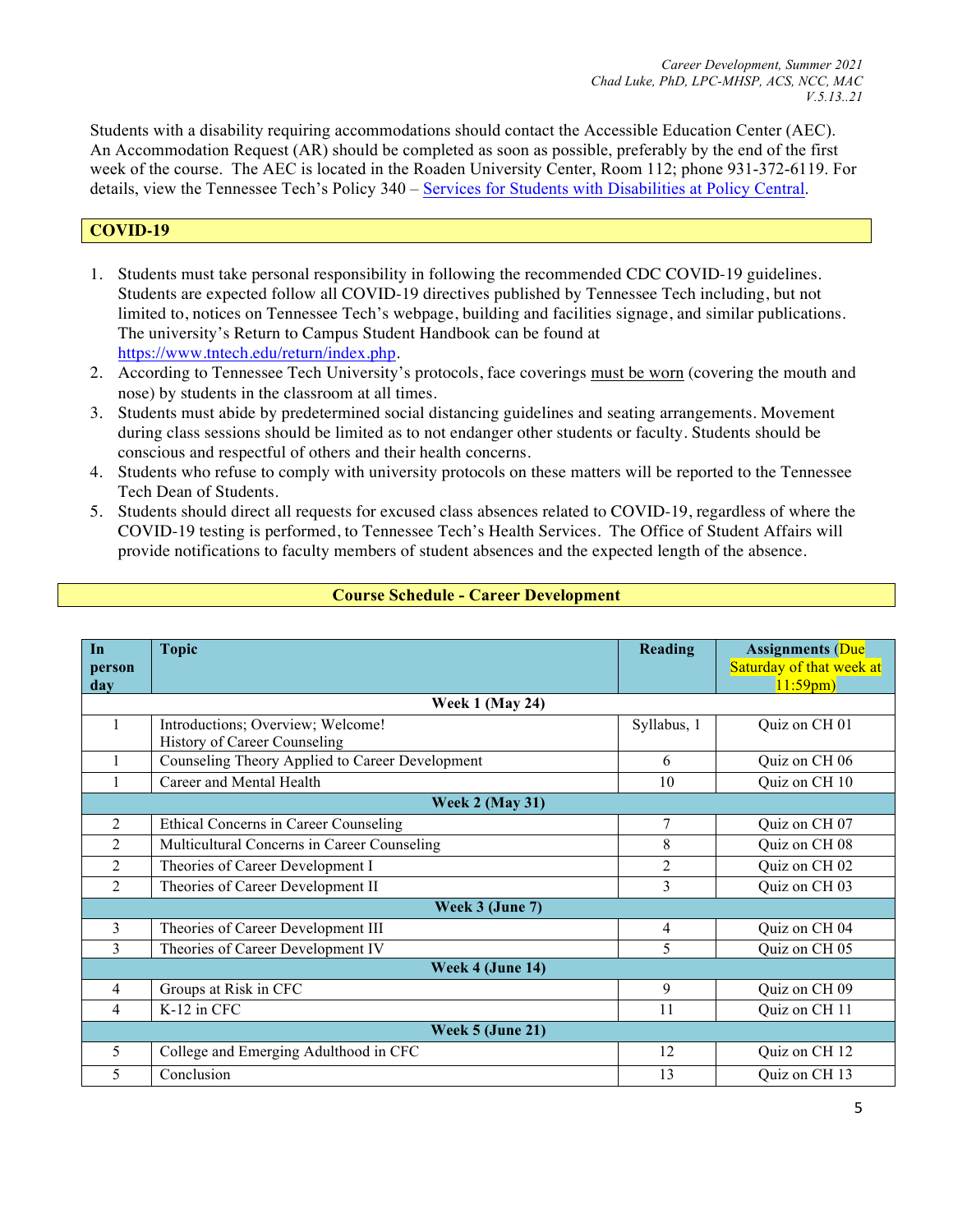#### **Final Project Due By June 24 at 11:59pm**

# *\*The syllabus is necessarily tentative relative to student needs as we proceed\**

**Appendix A Assignments**

### **1. PARTICIPATION**

## **25% of final grade**

Participation for this course entails completing the readings and assignments on time and attending the class lecture or viewing the video. While this may seem to be a minimal requirement for 25% of the grade, a twoweek course demands a lot of time and attention, so please plan accordingly.

# **2. READINGS AND QUIZZES**

### **25% of final grade**

The text for this course contains 13 chapters. For each chapter, students will create two multiple choice questions along with four answer choices. These questions and answers will be posted to iLearn by the date assigned. Please note: students must submit original questions and answers to receive credit. This will require checking iLearn to ensure that a particular question has not been submitted. *The creation of questions is the quiz*. In creating and posting questions, please use the following convention:

Chapter 3 Question 1:

When discussing developmental theories of career counseling, the author states that these approaches are:

a. most like the development individuals move through in other areas of their lives

b. difficult to comprehend because each person's development is different

c. too focused on psychoanalytic theory to be relevant to counselors today

d. too different from the work of career-focused counseling to be useful

# **Correct Response: a. most like the development individuals move through in other areas of their lives**

#### **3. DISCUSSION BOARD POSTS**

#### **25% of final grade**

Students are required to complete 6 discussion board posts throughout the semester prior to attending the class in which the post is due. These posts are academic/personal reflections of the activities associated with them. 250 word maximum. Posts are due by 11:59pm on the day assigned.

# **See Appendix B for activities and related posts**

# **4. CFC FINAL PROJECT**

**25% of final grade – DUE June 23, 2021 at 11:59pm**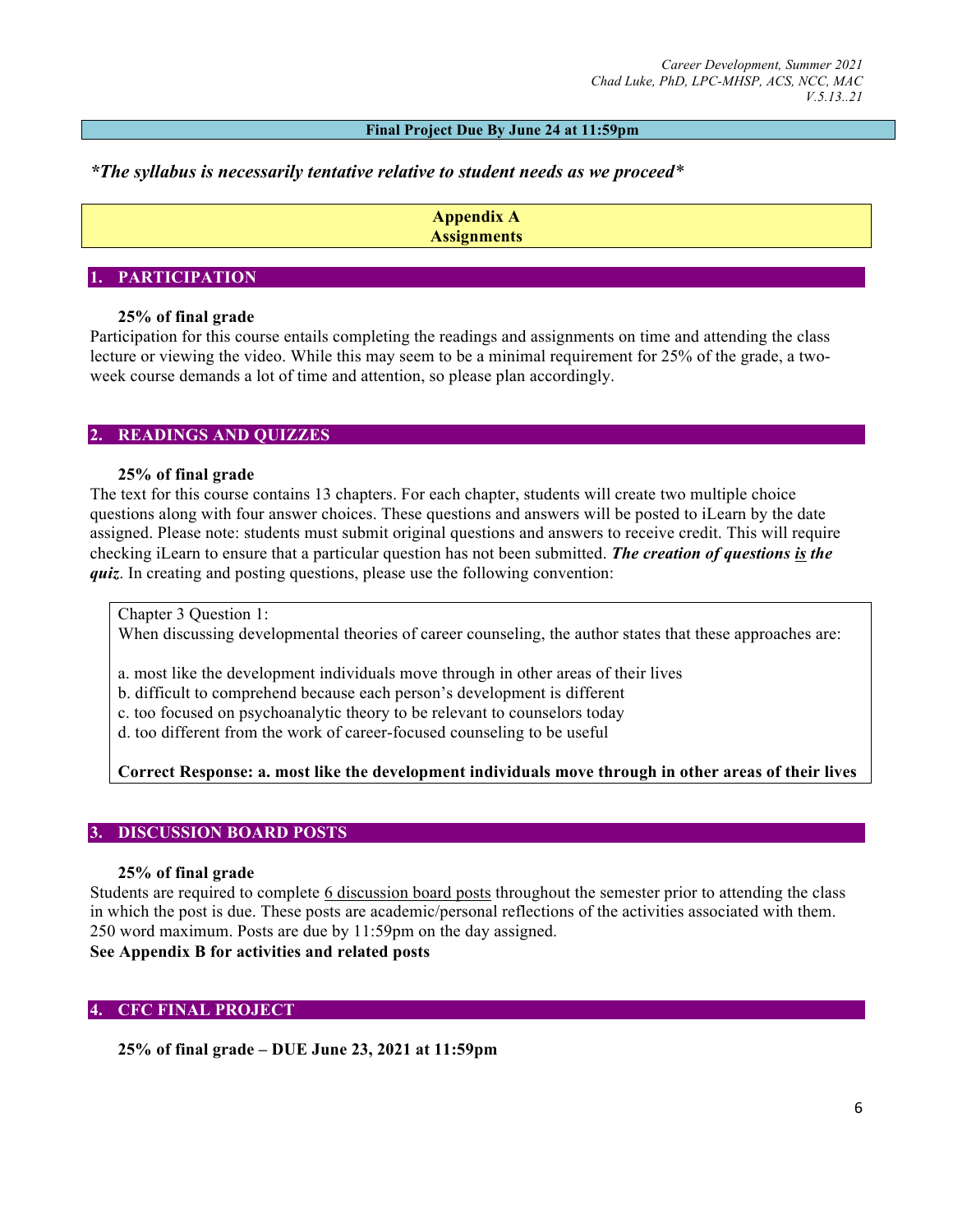Imagine that your community agency or school counseling administration has determined that career-focused counseling is a vital component of counseling. Since it has been neglected for so long in your school/agency, you have been asked to draft a career-focused counseling integrative plan that counselors can begin implementing. The follow areas must be included in your plan. \*Remember, you are creating a plan and resources for counselors who likely have not thought about career counseling this way, in a while, if ever. Use the vignette provided on iLearn as a guide in responding to specific application questions. **Please submit this in a PowerPoint (or similar) presentation format. The final project must be submitted to TK20 as well as iLearn for it to be graded.**

|                         | <b>Activity</b>                                | <b>DB</b> Post                                                                                                                                                                                                                                                                                                                                                                                                                                                                                                                                                                                                                                                                                                                                                                                                                                                                                                                                        | <b>Due</b>        |
|-------------------------|------------------------------------------------|-------------------------------------------------------------------------------------------------------------------------------------------------------------------------------------------------------------------------------------------------------------------------------------------------------------------------------------------------------------------------------------------------------------------------------------------------------------------------------------------------------------------------------------------------------------------------------------------------------------------------------------------------------------------------------------------------------------------------------------------------------------------------------------------------------------------------------------------------------------------------------------------------------------------------------------------------------|-------------------|
| $\mathbf{1}$            | <b>Introductions</b>                           | Hello and why are you taking this course?                                                                                                                                                                                                                                                                                                                                                                                                                                                                                                                                                                                                                                                                                                                                                                                                                                                                                                             | 5/24              |
| $\boldsymbol{2}$        | <b>Arguments For</b><br>and Against            | identify 1) a reason that this topic should not take up a whole course in the program (and<br>what course should replace it for you); 2) a reason that this should be a whole course.                                                                                                                                                                                                                                                                                                                                                                                                                                                                                                                                                                                                                                                                                                                                                                 | 5/25              |
| 3                       | Career<br><b>Exploration:</b>                  | Go TTU career services (virtually or in person) $\&$ complete career assessment $\&$ have one of<br>their career counselors go over the report with you. Use the perspective that you are<br>undecided about your future career $\&$ this is a way of finding some information. Follow<br>through with any recommendations, as appropriate. Write a summary of your experience<br>and post on the iLearn forum entitled "Career Exploration". Respond to at least two posts<br>about the experience.                                                                                                                                                                                                                                                                                                                                                                                                                                                  | $\overline{5/31}$ |
| $\overline{\mathbf{4}}$ | <b>Today</b><br><b>Resume/Ideal</b><br>Resume: | Submit both copies of your resume to dropbox, and then post about your observations.<br>Respond to at least two posts about the experience. Using the categories/prompts, as<br>applicable, write your resume as if you are actually searching for a counseling-related<br>position. Use Times New Roman font 12. As professionals, you have much to offer & these<br>contributions are significant aspects of your career $\&$ personal life. Employers for the types<br>of positions to which you are aspiring are seeking versatile, flexible, & talented people in $\&$<br>out of the specific profession who demonstrate leadership, civic or community involvement,<br>& dedication. Show this in the most succinct & professional manner on your resume/vita.<br>Now write the resume you would like to have in 5-10 years, including education,<br>accomplishments, credentials, etc. You may overwrite this on the today resume if you like. | 6/4               |
| 5                       | MovieCareer:                                   | Select a movie, television show, or social media-based content that has some career related<br>theme or work scenes that pose dilemmas for the character(s)- this is open for interpretation,<br>so be creative. Explore ways that you would address it/them if you were a counselor<br>working with this person(s) on career issues. Offer a very brief synopsis. What model would<br>be most applicable $\&$ why? How might you use this movie/show when working with a<br>client? Write a summary of both the movie/show and your response to the above items. Post<br>to iLearn under "MovieCareer". Respond to at least 2 other posts.                                                                                                                                                                                                                                                                                                           | 6/4               |
| 6                       | Local<br><b>Resources:</b>                     | Now locate and visit the career resource center for your city/town, county, region or state.<br>Describe what you saw, heard and felt. Would you refer a client or loved one there?<br>Respond to at least two posts about the experience. *please use your discretion regarding<br>health and safety; if necessary, visit their website and prepare a summary of their resources<br>and your perception of them.                                                                                                                                                                                                                                                                                                                                                                                                                                                                                                                                     | 6/11              |
| $\overline{7}$          | <b>Informational</b><br>Interview:             | This exercise represents one of the most powerful tools in career counseling. Interview a<br>school or mental health counselor who has been in his/her profession for at least 3 years. If<br>you are a pre-prac or internships student, use this to reach out to a desired, potential site.<br>Discuss the ways in which he/she had made decisions about pursuing that particular career.<br>How & from whom did he/she gather information about this career?<br>a.<br>What is his/her level of satisfaction in this career?<br>$\mathbf{b}$ .<br>What are the concerns he/she has about the career $\&$ some of the struggles?<br>c.<br>How does this career fit his/her family $\&$ personal life?<br>d.<br>Are there some impediments from the job to home life or home life to job?<br>e.                                                                                                                                                        | 6/18              |

| <b>Appendix B</b>                            |
|----------------------------------------------|
| <b>Discussion Board Posts and Activities</b> |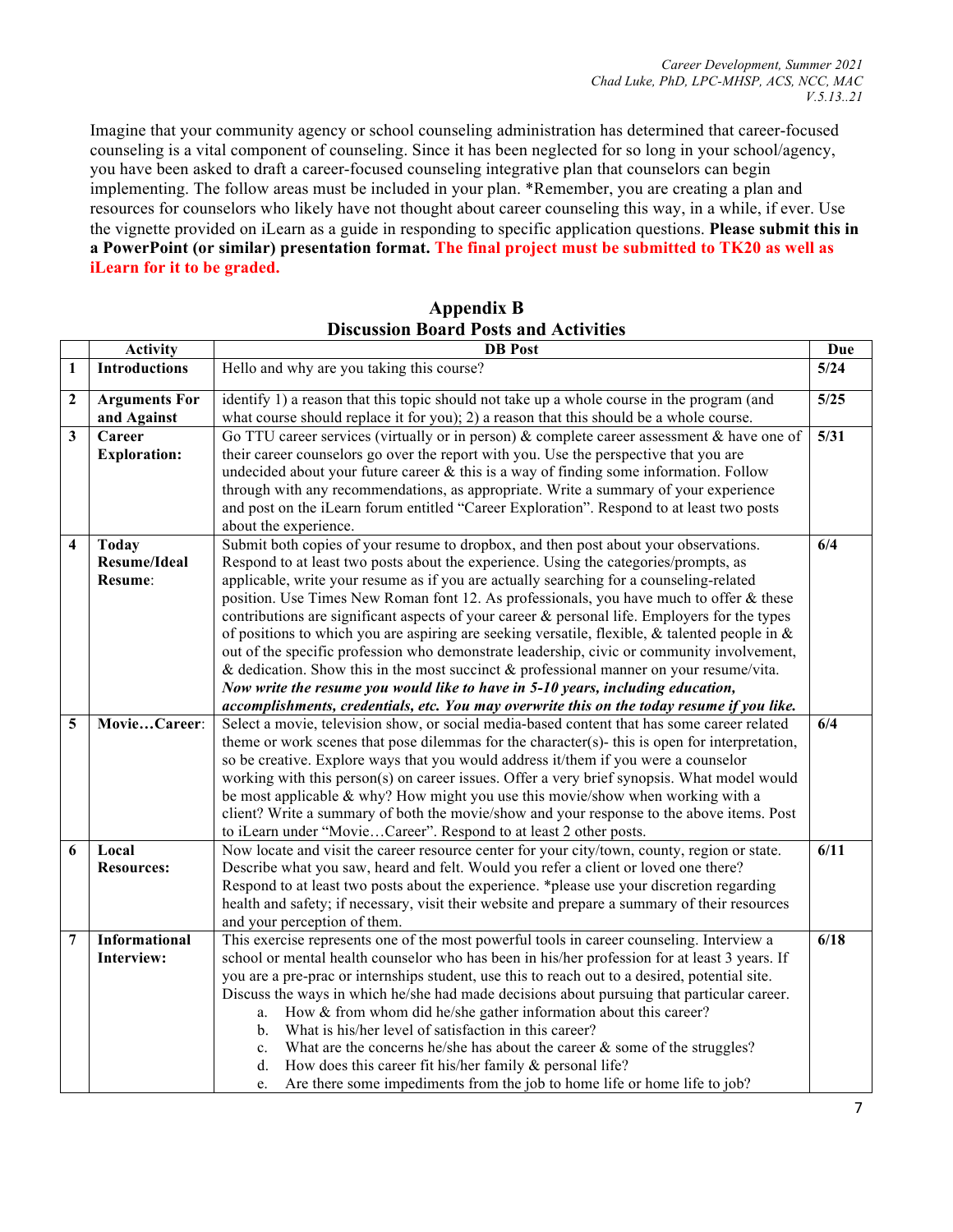| Wrap Up | two posts about the experience.<br>Brief discussion of what you will take from the course: what worked and what didn't?                                                                                                                                                                                                                   | After<br>submitti<br>ng final |
|---------|-------------------------------------------------------------------------------------------------------------------------------------------------------------------------------------------------------------------------------------------------------------------------------------------------------------------------------------------|-------------------------------|
|         | What does the future look like for him/her in this career?<br>д.<br>What are changes in the field $&$ the opportunities for advancements?<br>h.<br>Write a summary of your meeting and post on iLearn. Discuss the impressions you left the<br>meeting with. Respond to at least 2 other posts. Describe and discuss. Respond to at least |                               |
|         | What recommendations would he/she give to someone thinking about this career?                                                                                                                                                                                                                                                             |                               |

| Module &        | <b>Standard</b> | Component                                                                                                                                                    | <b>Description</b>                                                                                                                                                                                                                                                                                                                                                           | <b>Resources</b>  |
|-----------------|-----------------|--------------------------------------------------------------------------------------------------------------------------------------------------------------|------------------------------------------------------------------------------------------------------------------------------------------------------------------------------------------------------------------------------------------------------------------------------------------------------------------------------------------------------------------------------|-------------------|
| <b>Due Date</b> |                 |                                                                                                                                                              |                                                                                                                                                                                                                                                                                                                                                                              |                   |
| Module 1        | <b>II.G.4.a</b> | Theories and models of career<br>development, counseling, and<br>decision making                                                                             | Briefly summarize three that may fit into your<br>setting. Discuss why you chose them and how<br>you might implement them into career-focused<br>counseling.                                                                                                                                                                                                                 | Luke 2-5          |
| Module 2        | <b>II.G.4.e</b> | Strategies for assessing abilities,<br>interests, values, personality and<br>other factors that contribute to<br>career development                          | Identify and discuss at least 5 career-related<br>instruments, their purpose, their use, and how<br>you might use the results. In particular, discuss<br>why the instruments described are preferable<br>(or not) to an interview.                                                                                                                                           | Luke 2-5          |
| Module 3        | ILG.4.c         | Career, avocational, educational,<br>occupational and labor market<br>information resources, and career<br>information systems                               | Career-focused counselors cannot possible<br>know every resource available. Therefore,<br>create a "cheat sheet" of resources (web, print,<br>other), a description and relative value of the<br>resources, and link or location. Begin with<br>www.careeronestop.org                                                                                                        | NCDA;<br>Luke 2-5 |
| Module 4        | <b>II.G.4.i</b> | Methods of identifying and using<br>assessment tools and techniques<br>relevant to career planning and<br>decision making                                    | Not all assessments fit every client. Using the<br>case vignette, determine appropriate<br>assessments and a rationale for each.                                                                                                                                                                                                                                             | Luke 2-5          |
| Module 5        | II.G.4.j        | Ethical and culturally relevant<br>strategies for addressing career<br>development                                                                           | Because career counseling is real counseling,<br>all the standard considerations for diversity are<br>essential.                                                                                                                                                                                                                                                             | Luke 7, 8         |
| Module 6        | II.G.4.g        | Career counseling processes,<br>techniques, and resources,<br>including those applicable to<br>specific populations in a global<br>economy                   | How do counselors "do" career-focused<br>counseling with members of underrepresented<br>groups? Start with the basics of helping, and<br>extend to 10 techniques, interventions, or<br>approaches. List, describe and discuss.                                                                                                                                               | Luke 8            |
| Module 7        | II.G.4.b        | Approaches for conceptualizing<br>the interrelationships among and<br>between work, mental well-being,<br>relationships, and other life roles<br>and factors | This is the crux of career-focused counseling:<br>identifying the ways career issues intersect with<br>other domains of life, including mental health.<br>This is actually your rationale for the plan you<br>are proposing. Identify 5 resources/references<br>that highlight the overlap. Use scholarly<br>publications for half; popular resources for the<br>other half. | Luke 10           |
| Module 8        | <b>II.G.4.d</b> | Approaches for assessing the<br>conditions of the work<br>environment on clients' life<br>experiences                                                        | Work matters. And it matters for the quality of<br>life of individuals. How can you as a counselor<br>become aware of your client's functioning<br>outside of work relative to their work?                                                                                                                                                                                   | Luke 2; 10        |

# **Appendix C Directions for Final Project**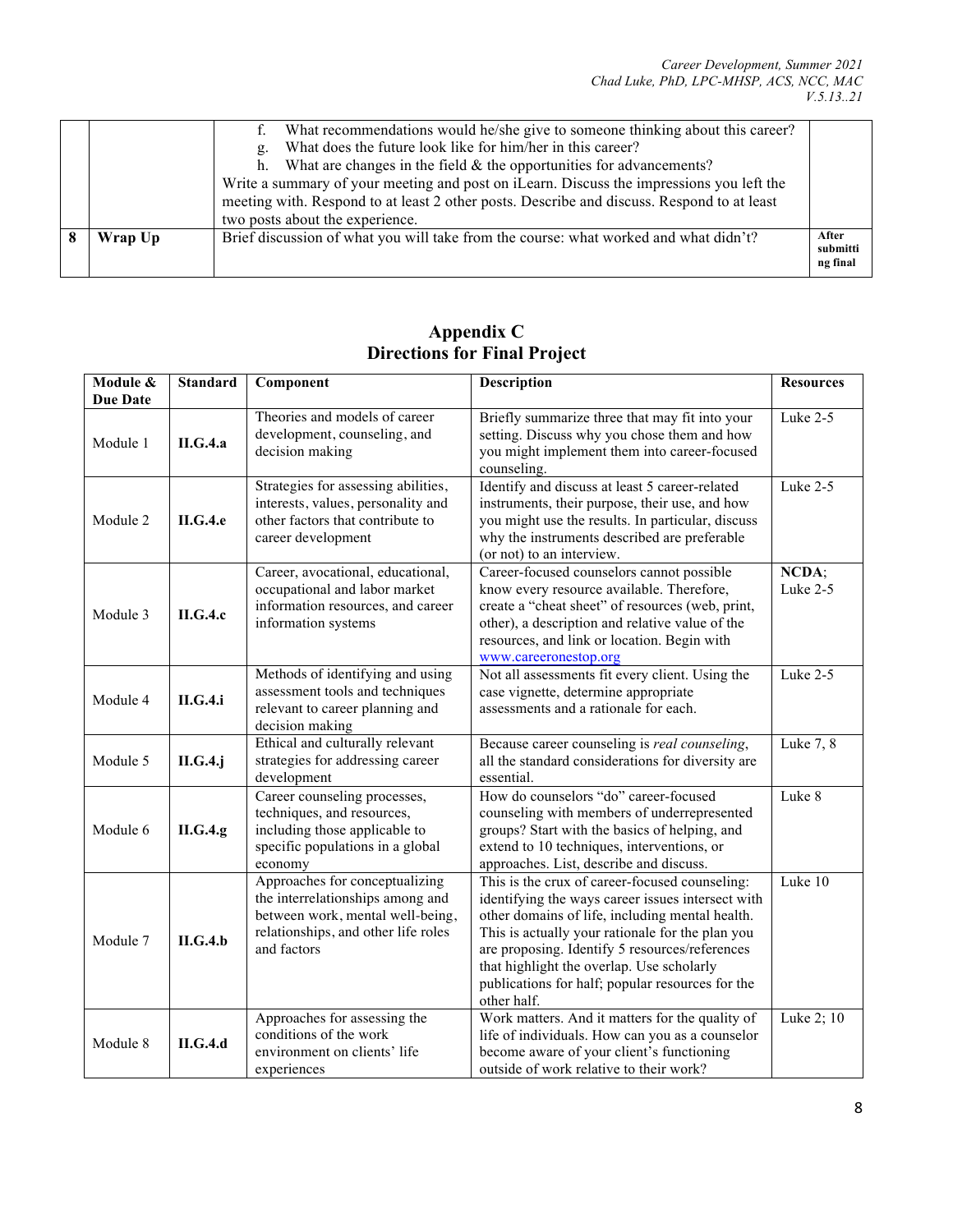| Module 9  | ILG.4.f | Strategies for career development<br>program planning, organization,<br>implementation, administration,<br>and evaluation    | This is where and how you conceptualize your<br>plan and program. Use and document these<br>resources in justifying your plan, from concept<br>to implementation and evaluation. | Luke $11$ ,<br>$12$ ; NACE<br>Site:                      |
|-----------|---------|------------------------------------------------------------------------------------------------------------------------------|----------------------------------------------------------------------------------------------------------------------------------------------------------------------------------|----------------------------------------------------------|
| Module 10 | ILG.4.h | Strategies for facilitating client<br>skill development for career,<br>educational, and life-work<br>planning and management | Identify and discuss 10 resources described<br>here, and discuss how you would "deliver"<br>these to clients/students, both in person and<br>otherwise.                          | <b>TTU Career</b><br><b>Services</b><br>Site:<br>Luke 13 |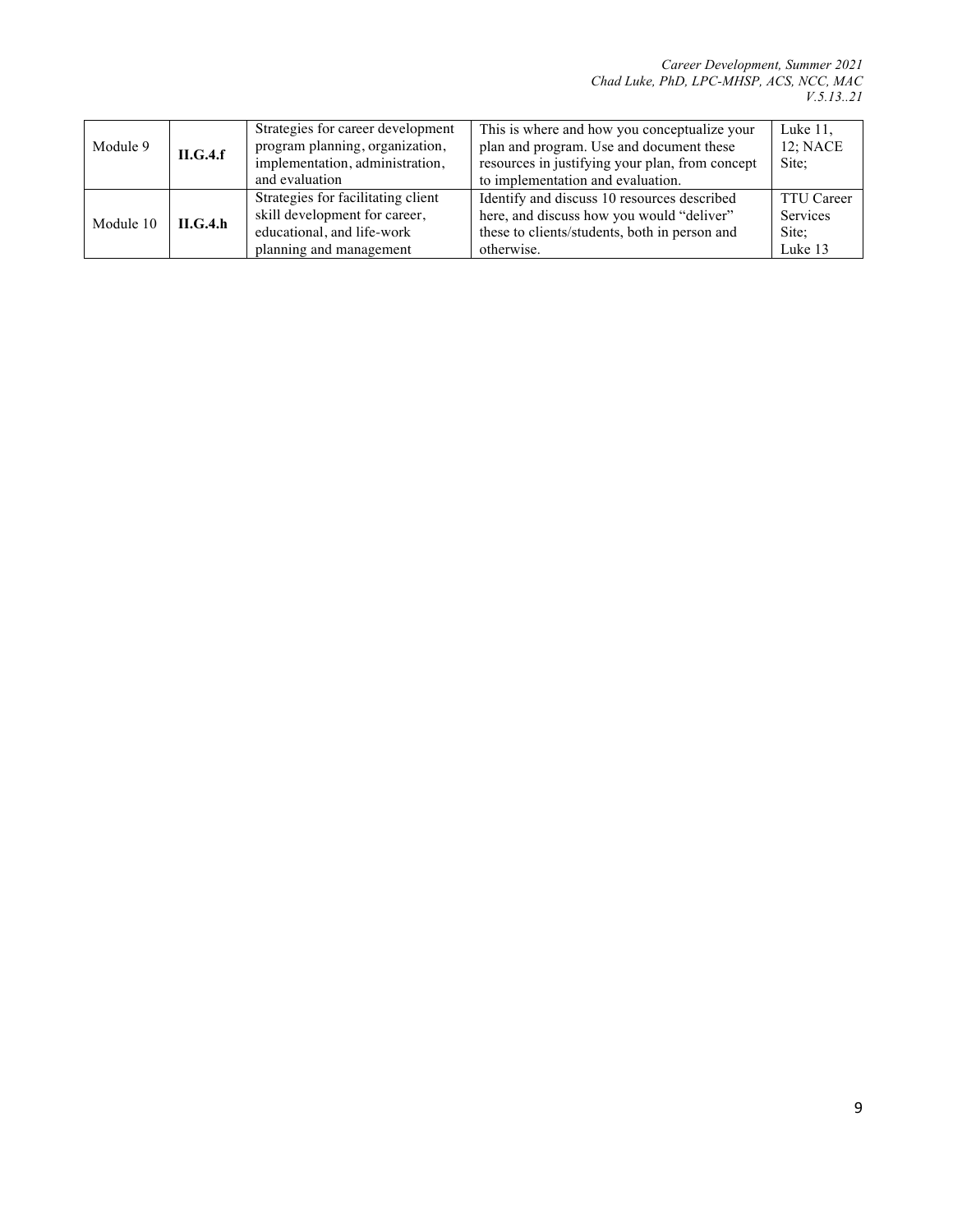# **APPENDIX D CAREER COMPETENCIES RUBRIC**

|                                                                                           | <b>Exceeds</b><br><b>Expectations/</b> | <b>Meets</b><br><b>Expectations/</b> | <b>Nears</b><br><b>Expectations/</b>     | <b>Below</b><br><b>Expectations/</b> |
|-------------------------------------------------------------------------------------------|----------------------------------------|--------------------------------------|------------------------------------------|--------------------------------------|
| Criteria                                                                                  | <b>Demonstrates</b><br>Competency      | <b>Demonstrates</b><br>Competency    | <b>Developing</b><br><b>Competencies</b> | Insufficient/<br>Unacceptable        |
|                                                                                           |                                        |                                      |                                          |                                      |
|                                                                                           | <b>10 Points</b>                       | 9-8 Points                           | 7-6 Points                               | 5 or Below                           |
| II.G.4.a: Theories and models of career                                                   |                                        |                                      |                                          |                                      |
| development, counseling, and decision                                                     |                                        |                                      |                                          |                                      |
| making                                                                                    |                                        |                                      |                                          |                                      |
| II.G.4.e: Strategies for assessing abilities,                                             |                                        |                                      |                                          |                                      |
| interests, values, personality and other factors<br>that contribute to career development |                                        |                                      |                                          |                                      |
| II.G.4.c: Career, avocational, educational,                                               |                                        |                                      |                                          |                                      |
| occupational and labor market                                                             |                                        |                                      |                                          |                                      |
| information resources, and career                                                         |                                        |                                      |                                          |                                      |
| information systems                                                                       |                                        |                                      |                                          |                                      |
| II.G.4.i: Methods of identifying and using                                                |                                        |                                      |                                          |                                      |
| assessment tools and techniques relevant                                                  |                                        |                                      |                                          |                                      |
| to career planning and decision making                                                    |                                        |                                      |                                          |                                      |
| II.G.4.j: Ethical and culturally relevant                                                 |                                        |                                      |                                          |                                      |
| strategies for addressing career                                                          |                                        |                                      |                                          |                                      |
| development                                                                               |                                        |                                      |                                          |                                      |
| II.G.4.g: Career counseling processes,                                                    |                                        |                                      |                                          |                                      |
| techniques, and resources, including those                                                |                                        |                                      |                                          |                                      |
| applicable to specific populations in a                                                   |                                        |                                      |                                          |                                      |
| global economy                                                                            |                                        |                                      |                                          |                                      |
| II.G.4.b: Approaches for conceptualizing                                                  |                                        |                                      |                                          |                                      |
| the interrelationships among and between                                                  |                                        |                                      |                                          |                                      |
| work, mental well-being, relationships,                                                   |                                        |                                      |                                          |                                      |
| and other life roles and factors                                                          |                                        |                                      |                                          |                                      |
| II.G.4.d: Approaches for assessing the                                                    |                                        |                                      |                                          |                                      |
| conditions of the work environment on                                                     |                                        |                                      |                                          |                                      |
| clients' life experiences                                                                 |                                        |                                      |                                          |                                      |
| <b>II.G.4.f:</b> Strategies for career                                                    |                                        |                                      |                                          |                                      |
| development program planning,                                                             |                                        |                                      |                                          |                                      |
| organization, implementation,                                                             |                                        |                                      |                                          |                                      |
| administration, and evaluation                                                            |                                        |                                      |                                          |                                      |
| II.G.4.h: Strategies for facilitating client                                              |                                        |                                      |                                          |                                      |
| skill development for career, educational,                                                |                                        |                                      |                                          |                                      |
| and life-work planning and management                                                     |                                        |                                      |                                          |                                      |

**Please Note:** Competency in a given area presupposes that the writing associated with the standard conforms to standard rules of semantics, syntax, and grammar. All areas are assessed with these in mind.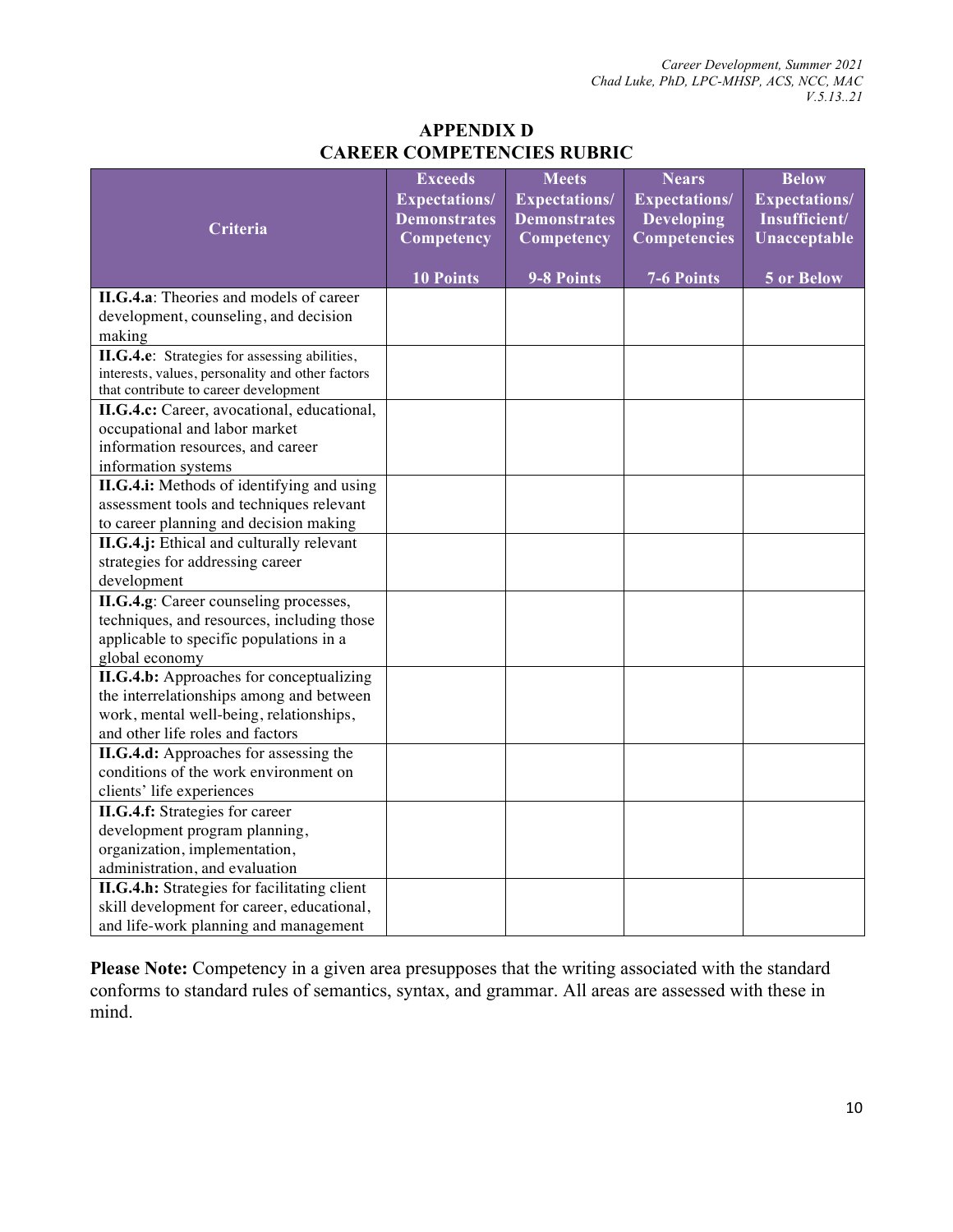# Appendix E All Standards

| Course # EDPY 6362               |                          |                                                                                      |                |                |                |                |                |                |           |             |           |   |                |              |             |                           |             |     |                  |             |    |
|----------------------------------|--------------------------|--------------------------------------------------------------------------------------|----------------|----------------|----------------|----------------|----------------|----------------|-----------|-------------|-----------|---|----------------|--------------|-------------|---------------------------|-------------|-----|------------------|-------------|----|
| Objective                        |                          | Describe and understand the major concepts of foundational theories of helping.      |                |                |                |                |                |                |           |             |           |   |                |              |             |                           |             |     |                  |             |    |
| TN DOE PE                        | $\mathbf X$              |                                                                                      |                |                |                |                |                |                |           | $\mathbf X$ |           |   |                |              |             | $\mathbf X$               |             |     |                  |             |    |
| <b>Standard</b>                  | $\mathbf{1}$             |                                                                                      | $\overline{c}$ |                | $\mathfrak{Z}$ |                | $\overline{4}$ |                | 5         | 6           |           | 7 |                | $8\,$        |             | 9<br>10                   |             |     |                  | 11          |    |
| <b>TN DOE</b>                    |                          |                                                                                      |                |                |                |                |                |                |           |             |           |   |                |              |             |                           |             |     |                  |             |    |
| <b>Standard</b><br><b>School</b> |                          |                                                                                      |                | $\mathbf X$    |                | $\mathbf X$    |                |                |           |             |           |   |                |              | $\mathbf X$ |                           |             |     |                  |             |    |
| Counseling                       | 3<br>$\overline{2}$<br>1 |                                                                                      |                |                |                | $\overline{4}$ |                | 5              |           | 6           | 7         |   | 8              |              | 9           |                           | 10          |     | 11               | 12          |    |
| <b>TN DOE</b>                    |                          |                                                                                      |                |                |                |                |                |                |           |             |           |   |                |              |             |                           |             |     |                  |             |    |
| <b>Standard</b>                  |                          |                                                                                      |                |                |                |                |                |                |           |             |           |   | X              |              |             | X                         |             |     |                  |             |    |
| School                           | 1a                       | 1b                                                                                   | 1c             | 1 <sub>d</sub> | 1e             | 1f             | 2a             | 2 <sub>b</sub> | 2c        | 2d          | 2e        | 3 | $\overline{4}$ | 5            | 6           | 7                         | $\,8\,$     | 9   | 10               | 11          | 12 |
| Psychology<br><b>CACREP</b>      |                          |                                                                                      |                |                |                |                |                |                |           |             |           |   |                |              |             |                           |             |     |                  |             |    |
| Core                             |                          | II.F.; II.G.1-a, b, d, f, g, j; G.2-b; G.5-b, f; G. 7-f; G-8-f                       |                |                |                |                |                |                |           |             |           |   |                |              |             |                           |             |     |                  |             |    |
| <b>Standard</b>                  |                          | III-CMHC-D-3                                                                         |                |                |                |                |                |                |           |             |           |   |                |              |             |                           |             |     |                  |             |    |
| Course                           |                          | $\mathbf X$                                                                          |                |                |                |                |                | $\mathbf X$    |           |             |           |   |                |              |             |                           | $\mathbf X$ |     |                  |             |    |
| Assessment                       |                          | Test                                                                                 |                |                | Report         |                |                | Project        |           |             | Procedure |   |                | Presentation |             |                           | Field Exp.  |     |                  | Other       |    |
| <b>School Guid</b>               |                          | $\mathbf X$                                                                          |                |                |                |                |                |                |           |             |           |   |                |              | $\mathbf X$ |                           |             |     |                  |             |    |
| & Coun                           |                          |                                                                                      | I              |                |                |                | $\rm II$       |                |           |             | Ш         |   |                |              | IV          |                           |             |     | $\mathbf X$<br>V |             |    |
| Praxis area                      |                          |                                                                                      |                |                |                |                |                |                |           |             |           |   |                |              |             |                           |             |     |                  |             |    |
| <b>School</b><br>Psychology      |                          |                                                                                      |                |                |                |                |                |                |           |             |           |   |                |              |             | $\mathbf X$               |             |     |                  | $\mathbf X$ |    |
| Praxis area                      |                          | Ι                                                                                    |                |                |                | $\mathbf{I}$   |                |                | Ш         |             |           |   | IV             |              |             | V                         |             |     |                  | VI          |    |
|                                  |                          |                                                                                      | $\mathbf X$    |                |                |                |                |                |           |             |           |   |                |              |             |                           |             |     |                  |             |    |
| <b>CPCE</b> area                 |                          | I                                                                                    |                | П              |                |                |                |                |           |             |           |   |                |              |             |                           |             | VII |                  | <b>VIII</b> |    |
|                                  |                          |                                                                                      |                |                |                |                | III            |                |           | IV          |           | V |                |              | VI          |                           |             |     |                  |             |    |
|                                  |                          |                                                                                      |                |                |                |                |                |                |           |             |           |   |                |              |             |                           |             |     |                  |             |    |
| Objective                        |                          | Describe and understand the two of the major forces of counseling and psychotherapy. |                |                |                |                |                |                |           |             |           |   |                |              |             |                           |             |     |                  |             |    |
| TN DOE PE                        | $\mathbf X$              |                                                                                      |                |                |                |                |                |                |           | $\mathbf X$ |           |   |                |              |             | $\mathbf X$               |             |     |                  |             |    |
| <b>Standard</b>                  | 1                        |                                                                                      | $\sqrt{2}$     |                | 3              |                | $\overline{4}$ |                | 5         | 6           |           | 7 |                | 8            |             | 9                         |             | 10  |                  | 11          |    |
| <b>TN DOE</b>                    |                          |                                                                                      |                |                |                |                |                |                |           |             |           |   |                |              |             |                           |             |     |                  |             |    |
| <b>Standard</b>                  |                          |                                                                                      |                | $\mathbf X$    |                | $\mathbf X$    |                |                |           |             |           |   |                |              | X           |                           |             |     |                  |             |    |
| <b>School</b>                    | 1                        |                                                                                      | $\overline{2}$ | 3              |                | $\overline{4}$ |                | 5              |           | 6           | 7         |   | 8              |              | 9           |                           | 10          |     | 11               | 12          |    |
| Counseling<br><b>TN DOE</b>      |                          |                                                                                      |                |                |                |                |                |                |           |             |           |   |                |              |             |                           |             |     |                  |             |    |
| <b>Standard</b>                  |                          |                                                                                      |                |                |                |                |                |                |           |             |           |   | $\mathbf X$    |              | X           |                           |             |     |                  |             |    |
| <b>School</b>                    | 1a                       | 1b                                                                                   | 1c             | 1 <sub>d</sub> | 1e             | 1f             | 2a             | 2 <sub>b</sub> | 2c        | 2d          | 2e        | 3 | 4              | 5            | 6           | 7                         | $\,8\,$     | 9   | 10               | 11          | 12 |
| Psychology                       |                          |                                                                                      |                |                |                |                |                |                |           |             |           |   |                |              |             |                           |             |     |                  |             |    |
| <b>CACREP</b><br>Core            |                          | II.F.; II.G.1-a, b, d, f, g, j; G.2-b; G.5-b, f; G. 7-f; G-8-f                       |                |                |                |                |                |                |           |             |           |   |                |              |             |                           |             |     |                  |             |    |
| <b>Standard</b>                  |                          | III-CMHC-D-3                                                                         |                |                |                |                |                |                |           |             |           |   |                |              |             |                           |             |     |                  |             |    |
| Course                           |                          | $\mathbf X$                                                                          |                |                |                |                |                | $\mathbf X$    |           |             |           |   |                |              |             |                           | $\mathbf X$ |     |                  |             |    |
| <b>Assessment</b>                |                          | Test                                                                                 |                |                | Report         |                |                | Project        |           |             | Procedure |   |                | Presentation |             |                           | Field Exp.  |     |                  | Other       |    |
| <b>School Guid</b>               |                          |                                                                                      |                |                |                |                |                |                |           |             |           |   |                |              |             |                           |             |     |                  |             |    |
| & Coun                           |                          |                                                                                      | $\mathbf X$    |                |                |                |                |                |           |             |           |   |                |              | $\mathbf X$ |                           |             |     |                  | $\mathbf X$ |    |
| Praxis area                      |                          |                                                                                      | $\rm I$        |                |                |                | $\rm II$       |                |           |             | $\rm III$ |   |                |              | IV          |                           |             |     |                  | $\mathbf V$ |    |
| <b>School</b>                    |                          |                                                                                      |                |                |                |                |                |                |           |             |           |   |                |              |             | $\mathbf X$               |             |     |                  | $\mathbf X$ |    |
| Psychology<br>Praxis area        |                          | I                                                                                    |                |                |                | $\rm II$       |                |                | $\rm III$ |             |           |   | IV             |              |             | $\ensuremath{\mathsf{V}}$ |             |     |                  | VI          |    |
| <b>CPCE</b> area                 |                          |                                                                                      |                |                |                |                | $\mathbf X$    |                |           |             |           |   |                |              |             |                           |             |     |                  |             |    |

\* Descriptions of standards and content areas are available at: **http://www.tntech.edu/cp/graduate-program-information**